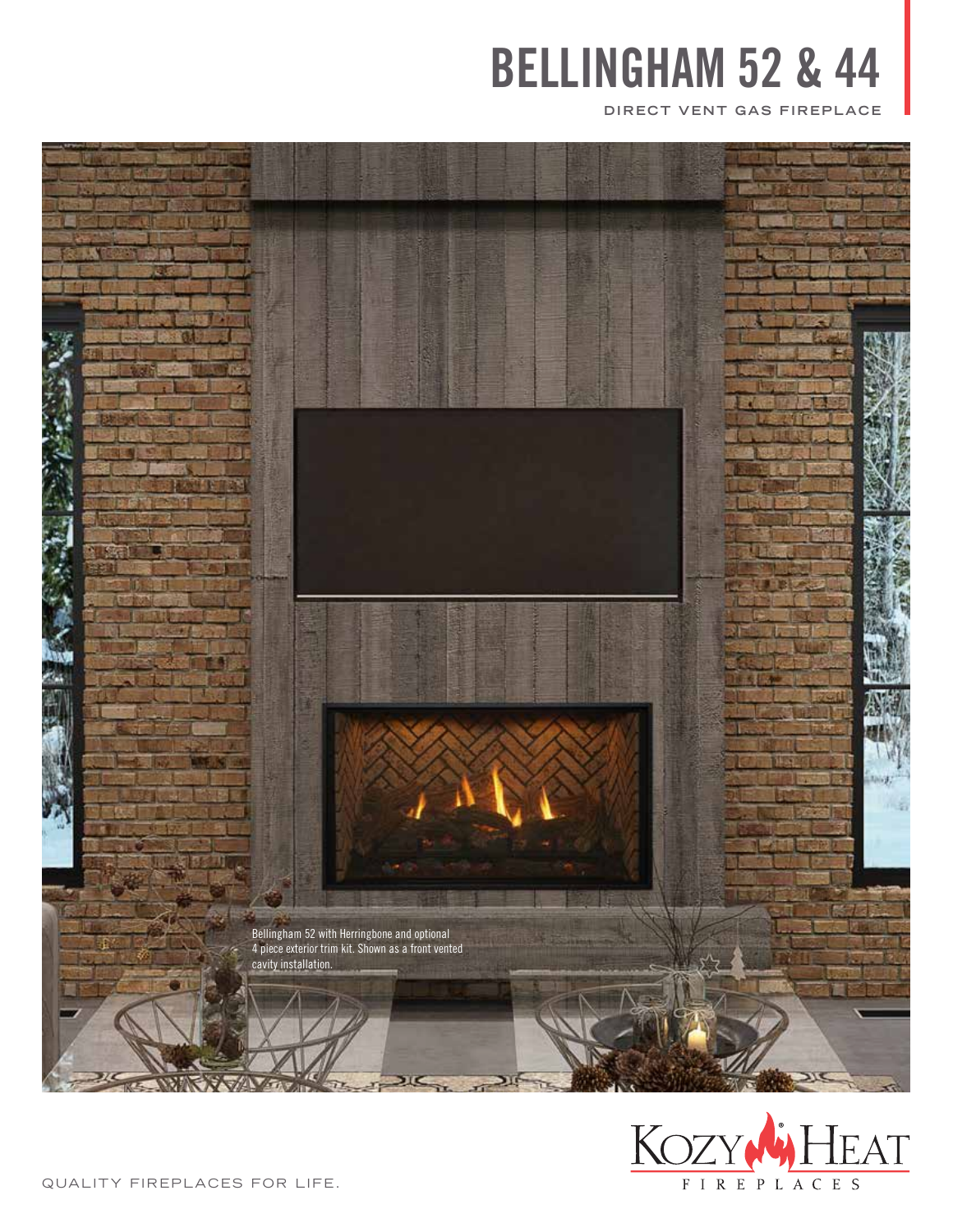

**Refractory Options**



Black Glass Panel





Chicago Brick



Ledgestone **Herringbone** 

**Burn Video**



Bellingham 52



Bellingham 44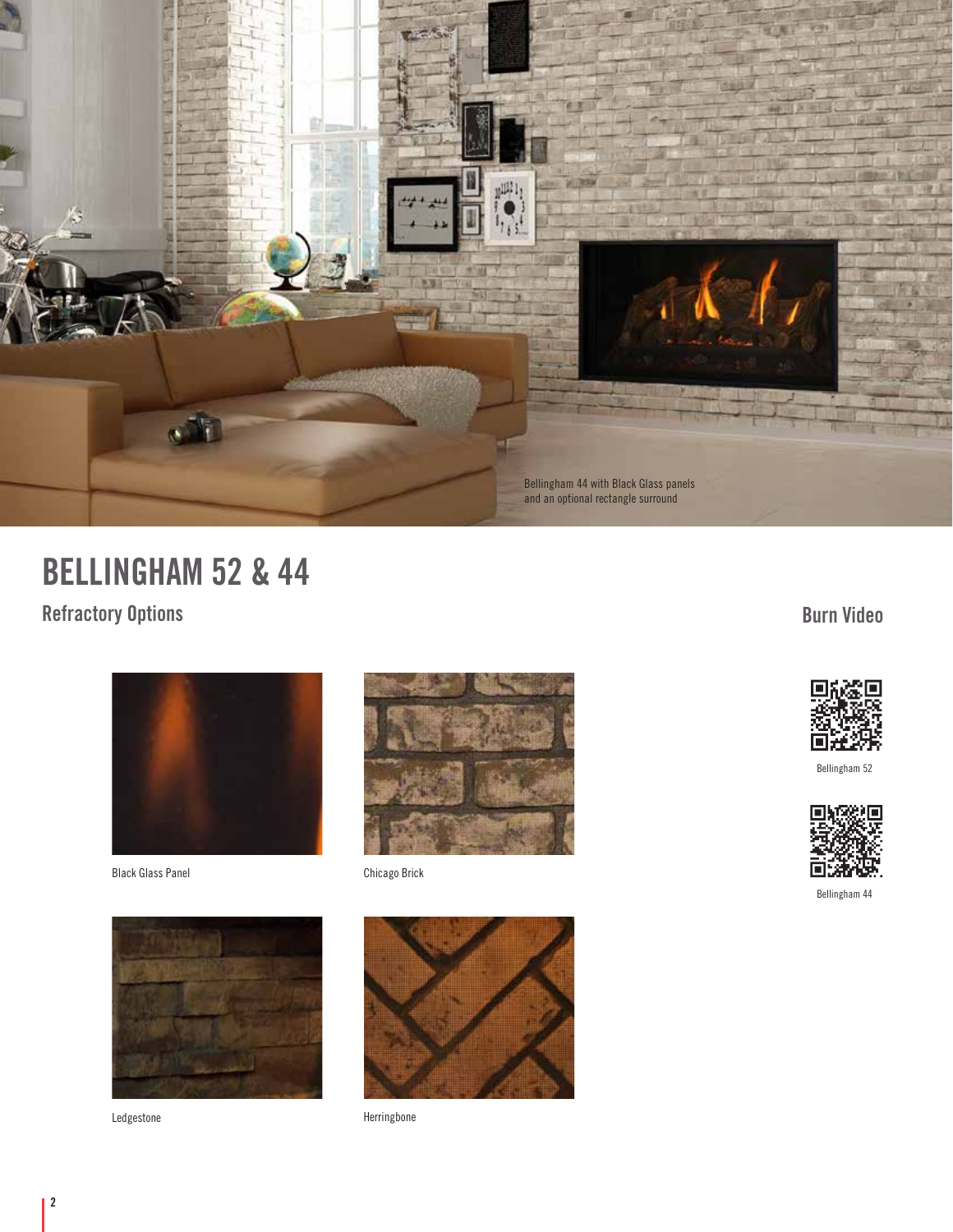### **Specifications**